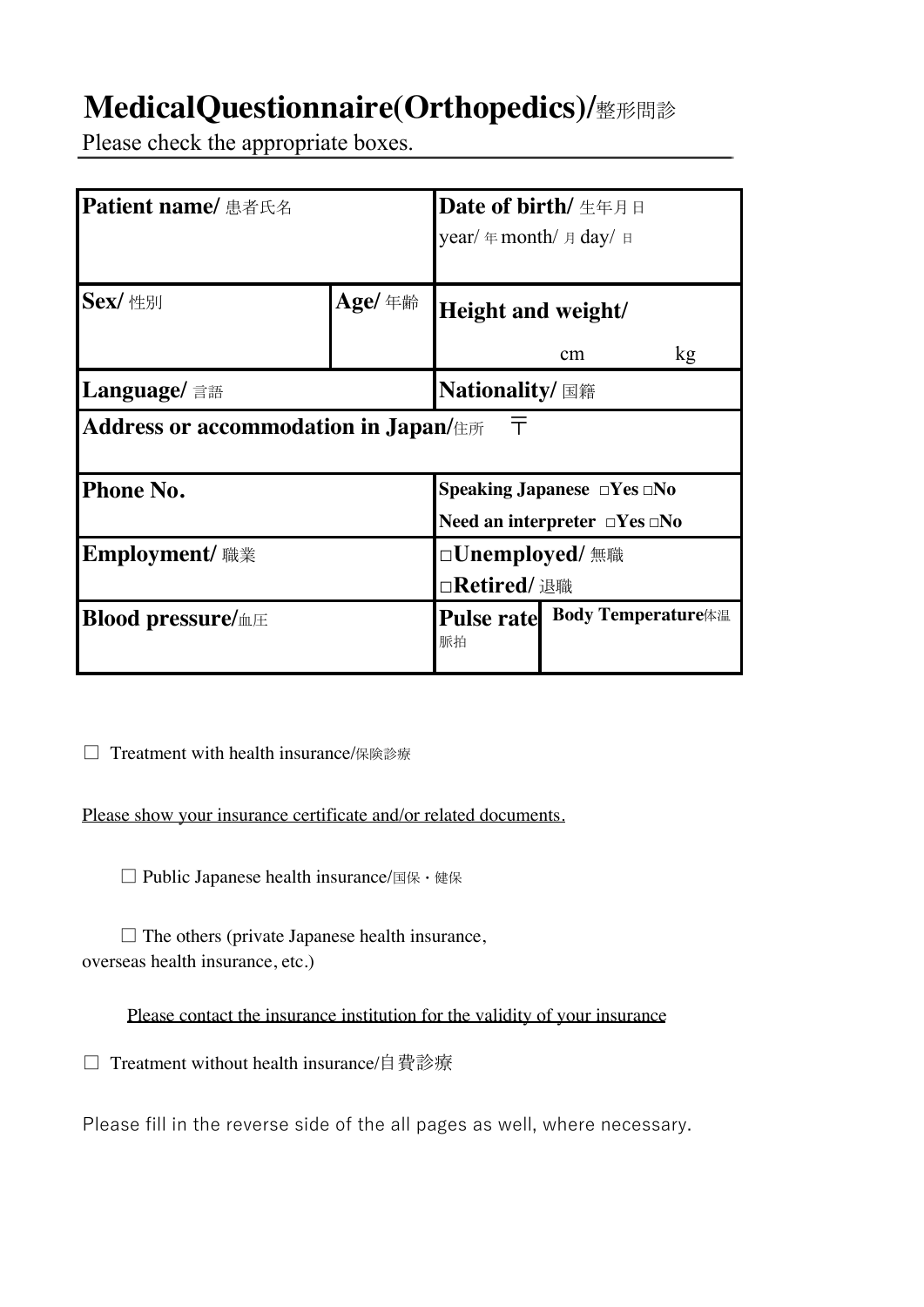#### **Where in your body do you have symptoms?/ 部位**

Please circle the affected area(s) in the diagram on the right. /



# **What symptoms do you have?**

□Pain/ 痛い □Numbness/しびれ □Fever/ 熱感 □Swelling/ 腫脹 □Injury/怪我、外傷 □Lump/ しこり □Sprain/ ひねった □Other/ その他( )

# **When do the symptoms occur?**

□Morning/ 朝 □Daytime/ 昼 □Evening/ 夕方 □Night/ 晩 □Constantly/いつも □Irregular/ 不定期 □Gradual onset/ 徐々に □When I feel tired/ 疲労時□When I wake up/ 起床時 □While in bed/ 就寝中 □Sudden onset/ 突然 □When moving/ 動作時 □During meals/ 食事中 □When resting/ 安静時 □When walking/ 歩行時 □When moving the affected part/ 動作時 □No consistent pattern/不特定 □ Other/ その他(

#### **When did the symptoms start?/** いつから

Since approximately:  $\text{year}/\text{#} \qquad \text{month}/\text{ } \text{#} \qquad \text{day}/\text{ } \text{ } \text{#} \text{ } \sim$ 

#### **Are you currently undergoing treatment for any diseases?/** 現疾患

□Yes (Disease/病名:  $\Box$ No

# **Are you currently taking any medications?/** 内服薬?

□Yes→ Please show us the medications if you have them with you.  $\Box$ No